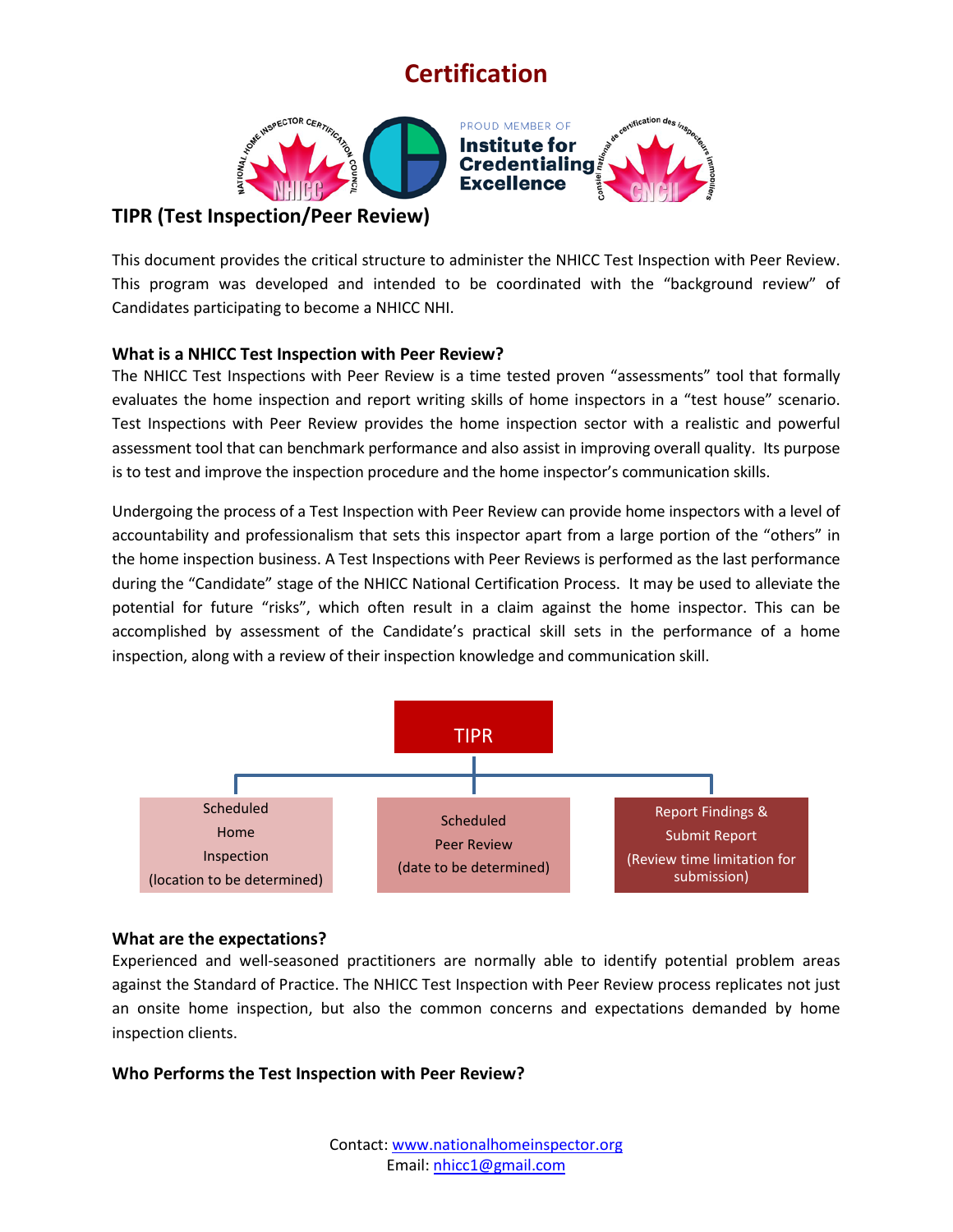NHICC Test Inspection with Peer Review Examiners are seasoned and tested home inspectors trained and responsible to evaluate the "Candidates" in a number of predefined specific skill areas. As such it is critical that all "Candidates" must be evaluated under a set and predefined terms of review, in this case by a set of guidelines. The guidelines serve as an authoritative document offering the requisite levels of performance for competence.

These guidelines outline a recommended course of action. Unlike standards that carry the weight of a rule, guidelines describe measures to help examiners as well as participants to consistently meet the requirements of a standard.

### **How does a TIPR demonstrate competency?**

This practical home inspection skills-based exam assesses a home inspectors expertise and knowledge, validating competency on the home inspection process. This includes the three distinct categories in the review process:

- *(1) Actual onsite home inspection,*
- *(2) Review of the home inspectors verbal communication skills and general technical knowledge,*
- *(3) Report writing skills for a minimum of 80% or better accuracy score.*

In the case of a selection procedure for measuring knowledge, the knowledge being measured is operationally defined as *"that body of learned information which is used in regular day-to-day home inspection practice and is a necessary prerequisite for observable aspects of work skills essential to the occupation".*

### **What is the Success and Sustainability of Test Inspection with Peer Review Process?**

NHICC Test Inspections with Peer Reviews are conducted in manner that meets the procedure set out by guidelines. These guidelines refer to the standards and specifications that shall be adopted when conducting a NHICC Test Inspection with Peer Review.

The NHICC certification process is recognized as a national standard for those "Candidates" undergoing a background review to become accepted as "reasonably" proficient in meeting the National Occupation Standard for home inspectors in Canada. To date there have been over 600 TIPR's conducted by the NHICC.

### **Who are the Examiners for the NHICC Test Inspection with Peer Review?**

The success and sustainability of the NHICC Test Inspection with Peer Review program relies heavily on the involvement and participation of those home inspection members that have expressed their interest in becoming an examiner. First and foremost all examiners have successfully completed their Test Inspection with Peer Review. Selected examiners are trained in all of the key areas of the Test Inspection with Peer Review process. This includes and is not limited to the understanding of the role of the examiner, the history and process of the Test Inspection with Peer Review, understanding the use and function of all of the evaluation forms. They are also provided an opportunity to gain experience of conducting a Test Inspection with Peer Review through job shadowing the Chief Examiner or an approved examiner representative.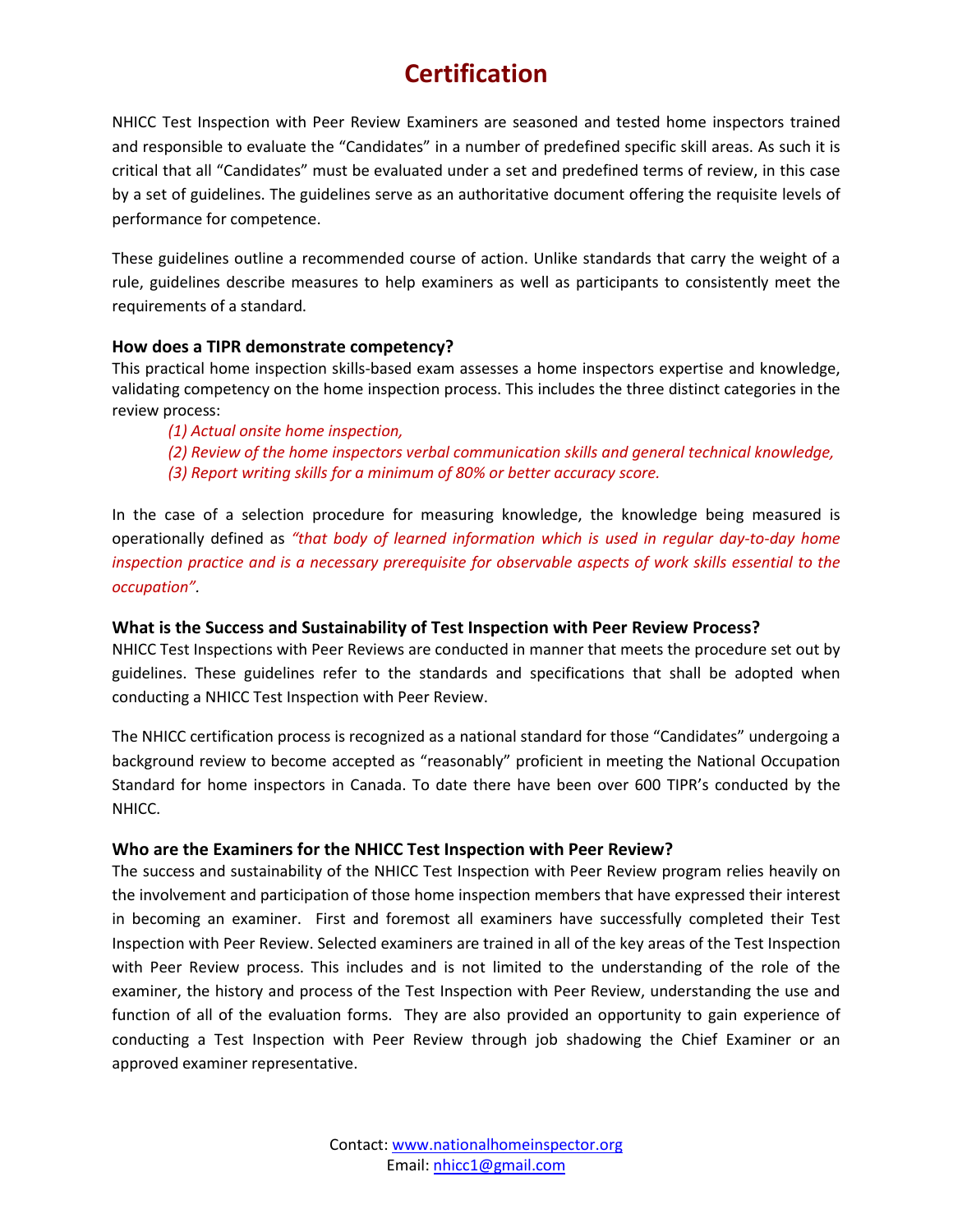As noted earlier an Examiner must successfully complete a Test Inspection with Peer Review. In addition, examiners must meet and maintain the requirements outlined in the specific obligations, description and characteristics required to be an examiner. Additionally examiners must have a minimum of 5 (five) years of experience in conducting home inspections.

#### **What is the Purpose of the Guidelines?**

These procedural guidelines set out in this document provide the essential requirements for all participants involved in the Test Inspection with Peer Review inspection and evaluation sessions.

Based on the list of "Candidates" established from the Registrar, the Chief Examiner along with the Chair of the NAB (National Admissions Board) will recommend the organizing of a Test Inspection with Peer Review session in a province or region where the numbers of "Candidates" are deemed eligible and there is "reasonable" support to conduct such an event. Examiners in that region will be contacted.

**The bottom line:** This process and the requisite procedures must be clearly established and set as the standard for each and every Test Inspection with Peer Review. This process must be consistently applied in order to preserve integrity, fairness and equality throughout its function.

### **Which Standard of Practice must be met?**

**Standards – YES.** The ASHI (American Society of Home Inspectors) Standards of Practice (SOP) are used as the benchmark for evaluating the requirements of the home inspection and inspection report. The participant may use another recognized standard of practice; however, they must meet at least the minimum standard of ASHI SOP.

The purpose of the Standard of Practice is to establish a minimum and uniform standard for home inspectors who subscribe to this Standard of Practice. Home Inspections performed to this Standard of Practice are intended to provide the client with objective information regarding the condition of the systems and components of the home as inspected at the time of the home inspection. Redundancy in the description of the requirements, limitations, and exclusions regarding the scope of the home inspection is provided for emphasis only.

### **Are there Rules or Guidelines for Conducting a TIPR?**

**YES.** The principle guidelines for "Test Inspection with Peer Review Process" was developed by committee and worked on by the author of this document. To date approximately 600 Test inspections with Peer Review "Candidates" have undergone this testing process.

The document provides the terms of reference, the process, the examination criteria, a feedback to the participant component and recommendations for the time requirements for participants and the Examiners. The document also identifies the details for a test house, the role and requirements to become an Examiner.

The names and requisite details of all Candidates that require "testing" review will be forwarded to the Chief Examiner as the main point of contact to expedite the scheduling of the Test Inspection with Peer Review.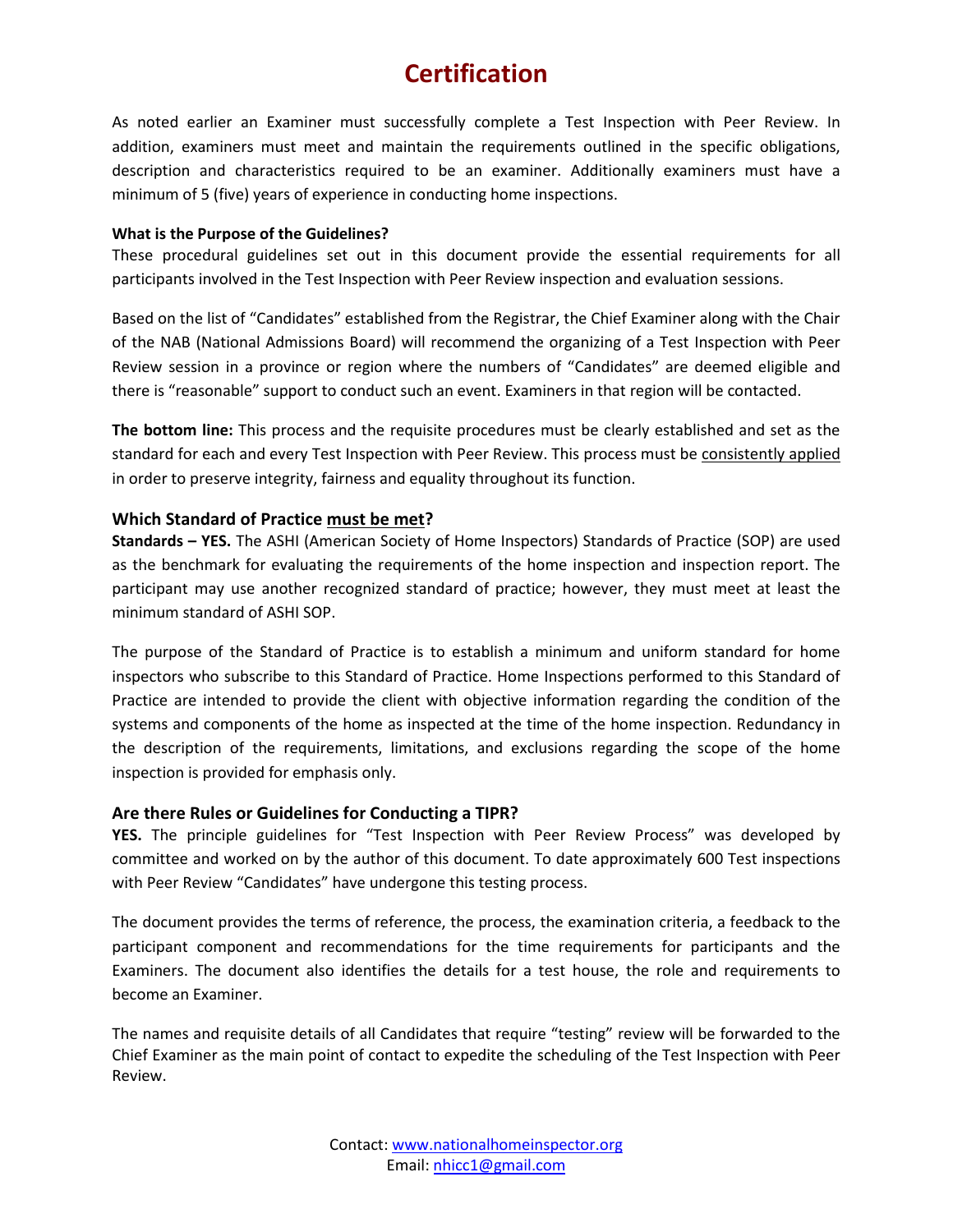### **PROCEDURAL GUIDELINES - TEST INSPECTION WITH PEER REVIEW**

### **Examiners - Organizing a Test Inspection with Peer Review**

- 1. Examiners will be contacted by the Chief Examiner to conduct a Test Inspection with Peer Review when deemed one could be conducted in an area. This information will be communicated to the Deputy Examiner where such a position is in place.
- 2. Examiners shall contact the "Candidates" based on the list of eligible "Candidates" maintained by the Chief Examiner – Note: Ideally there must be  $5 - 7$  Candidates for fiscal viability of conducting the test session. In cases where there are less 5 the "Candidates" will be encouraged as an option to attend the next closest venue, where deemed practical.
- 3. Examiners are paid a set fee per "Candidate" processed.
- 4. Examiners shall be responsible for a "test" home for conducting the test inspection.
- 5. Examiners shall find an appropriate location to conduct the peer review of Candidates.
- 6. Examiners shall set "reasonable" time lines for Candidates to conduct the Test Inspection.
- 7. Examiners shall set "reasonable" time lines for Candidates to conduct the Peer Review.
- 8. Examiners shall set up and/or assist in scheduling Test Inspection with Peer Reviews.
- 9. Examiners shall confirm the final schedule and details to the session Candidates.
- 10. Examiners shall notify the Chief Examiner the names of the Candidates that are participating in the Test Inspection with Peer Review and also the names of those Candidates that have withdrawn, and the reason if it is available.
- 11. Examiners and/or the onsite "house-sitter" shall assure that all Candidates have completed the "Disclaimer and Waiver of Liability Form" prior to conducting the onsite inspection and oversee the conduct of the Candidates during the onsite home inspection.

### **Examiners - Conducting the Test Inspection**

- 1. Examiners shall conduct an inspection and review of the test house prior to the testing of the Candidate.
- 2. Examiners shall identify and establish a list of the "must find" conditions based on the Standard of Practice.
- 3. Examiners shall set any specific conditions (if applicable) for the inspection of the house, such as limitations to roof or crawlspace access, or that for safety purposes – the electrical service cover panel was removed for convenience for all Candidates, areas not accessible, etc.
- 4. Examiners shall allow a time limit of up to approximately 2 to 2  $\frac{1}{2}$  hours for Candidates to inspect the house.
- 5. Examiners shall provide a "house-sitter" during the specified inspection period for the Candidates Test Inspection. A few of the key responsibilities of the house-sitter is assure that Candidates sign the waiver of liability prior to inspection, and that Candidates remain silent and do not discuss the inspection during their time at the test house.
- 6. Examiners shall assign responsibility for lockup and reset of the test house back to its original Pre-Test Inspection condition.

#### **Examiners - Conducting the Peer Review**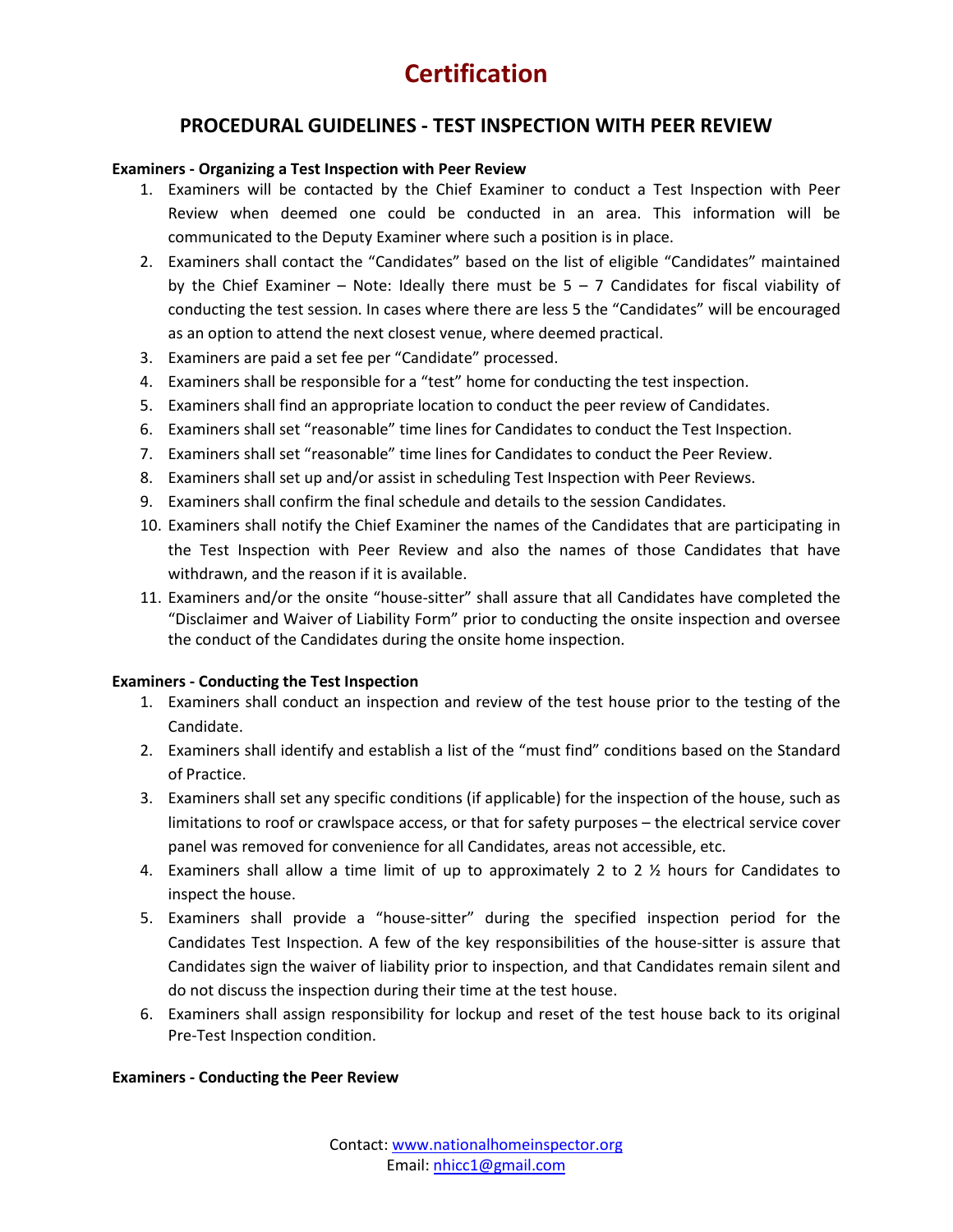**NOTE:** There shall be a minimum requirement of (2) two Examiners present to conduct a peer review – there may be more, but the fee compensation allocated in the Budget Guidelines shall be redistributed and shall not exceed that amount unless receiving prior approval by the Chief Examiner.

There may be only (1) one Examiner present to conduct the peer review in the circumstance where a Candidate or Examiner claims a conflict of interest, and/or where it is mutually agreed upon that the Peer Review can be conducted with such a condition.

- 1. Examiners shall allow a maximum of approximately 45 minutes for the Candidates inspection report and question-answer period.
- 2. Examiners shall allow approximately 15 minutes for private discussion between the peer review examination period at the end of each Candidate Peer Review to discuss and formulate their report on the Candidate.
- 3. Examiners shall conduct Peer Review of the Candidates at the preset time following the onsite home inspection – Note Examiners must take into account some additional time for travel and preparation of the Candidates report prior to the Peer Review.
- 4. Examiners shall collect all required Test Inspection with Peer Review documentation from the Candidate including the "Disclaimer and Waiver of Liability Form" and completed inspection report if available at the time of the Peer Review. Alternatively the Candidates have 24 hours maximum to submit their finished report to the Chief Examiner.
- 5. Examiners shall briefly outline the process and procedures to the Candidate with respect to the Peer Review procedure.
- 6. Examiners shall through oral examination have the Candidate report the "significant defects and near end of life components/systems and health and safety" issues; in addition the Examiner shall obtain and forward a copy of the Candidates completed "Candidates Summary Inspection Report".
- 7. Examiners shall through examination evaluate the Candidates general inspection knowledge and communication skills, based on the communication during the Peer review.
- 8. Examiners may confer and come to mutual agreement on the preliminary scoring of the Candidate – on the issues of must find items – these score sheets must be sent to the Chief Examiner (forming part of the Candidates records).
- 9. Examiners shall not indicate in any manner to the Candidate the outcomes (such as pass or fail) or standing of the inspection and peer review conducted.

### **Examiners - Closing the Session**

- 1. Examiners are required to use the report evaluation check sheets (Form Compliance Report Checklist) to determine, if additional information is provided reporting any condition that may have been unreported during the peer review session. These items should be noted and included as counting towards credit on the final inspection report.
- 2. Examiners shall expedite the delivery of all pertinent evaluation and examination documents to the Chief Examiner. The Chief Examiner will maintain all examination documents.
- 3. The Chief Examiner shall be responsible to provide the final review and evaluate the home inspection reports and the Examiners evaluation forms.